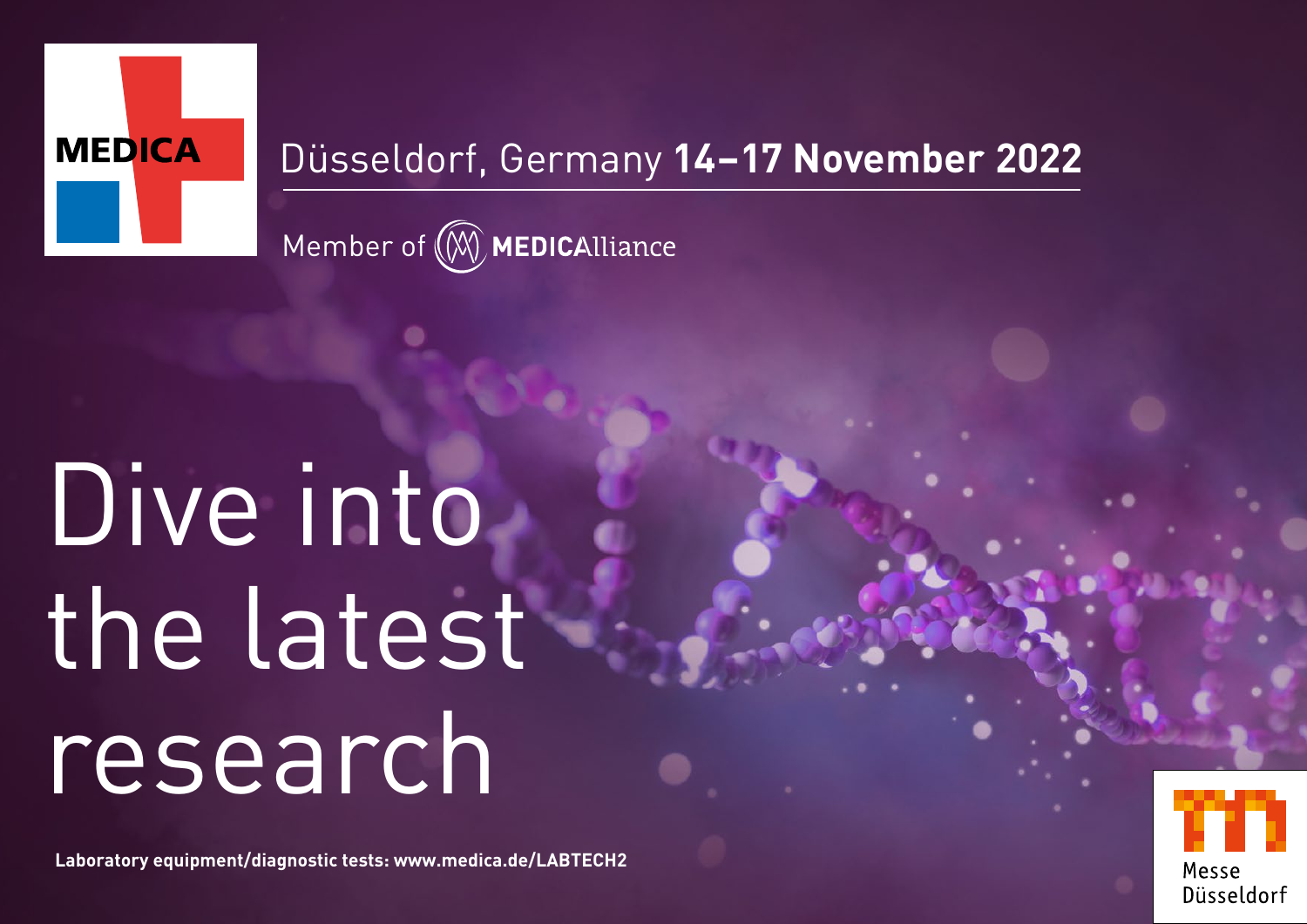

## With expectations clearly exceeded, the mood



in the exhibition



The colours of MEDICA 2021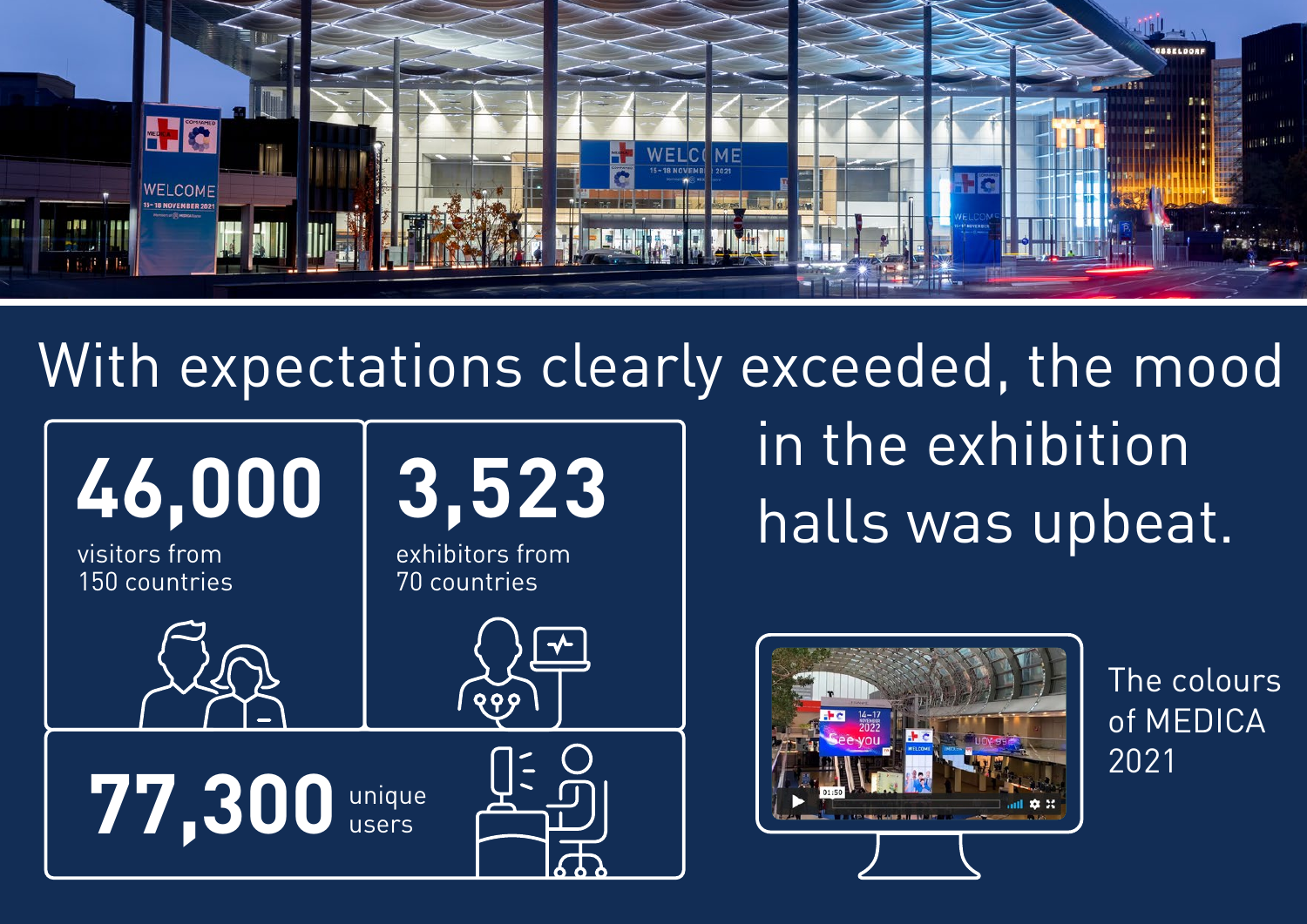

## Face-to-face with the future of diagnostics

Today's challenges are more complex than ever before. What is key to today and tomorrow's laboratory technology? And how do we make diagnoses even more precise?

At MEDICA 2022, exhibitors showcase everything from innovative analysis equipment to high-speed centrifuges.

#### **Laboratory equipment at a glance:**

- $\rightarrow$  Analyser systems/equipment
- $\rightarrow$  Centrifuges
- $\rightarrow$  Microplate, microtiter plates
- $\rightarrow$  Laboratory equipment
- → Microscopes
- $\rightarrow$  Filtration systems, filtration equipment
- $\rightarrow$  Glass, plastic, metal laboratory items

#### **Diagnostic tests:**

- $\rightarrow$  Clinical chemistry
- $\rightarrow$  Haemoglobin testing, electrophoresis testing
- $\rightarrow$  Microbiology testing
- → Immunochemistry testing, immunology testing
- $\rightarrow$  Genetic testing, molecular diagnostics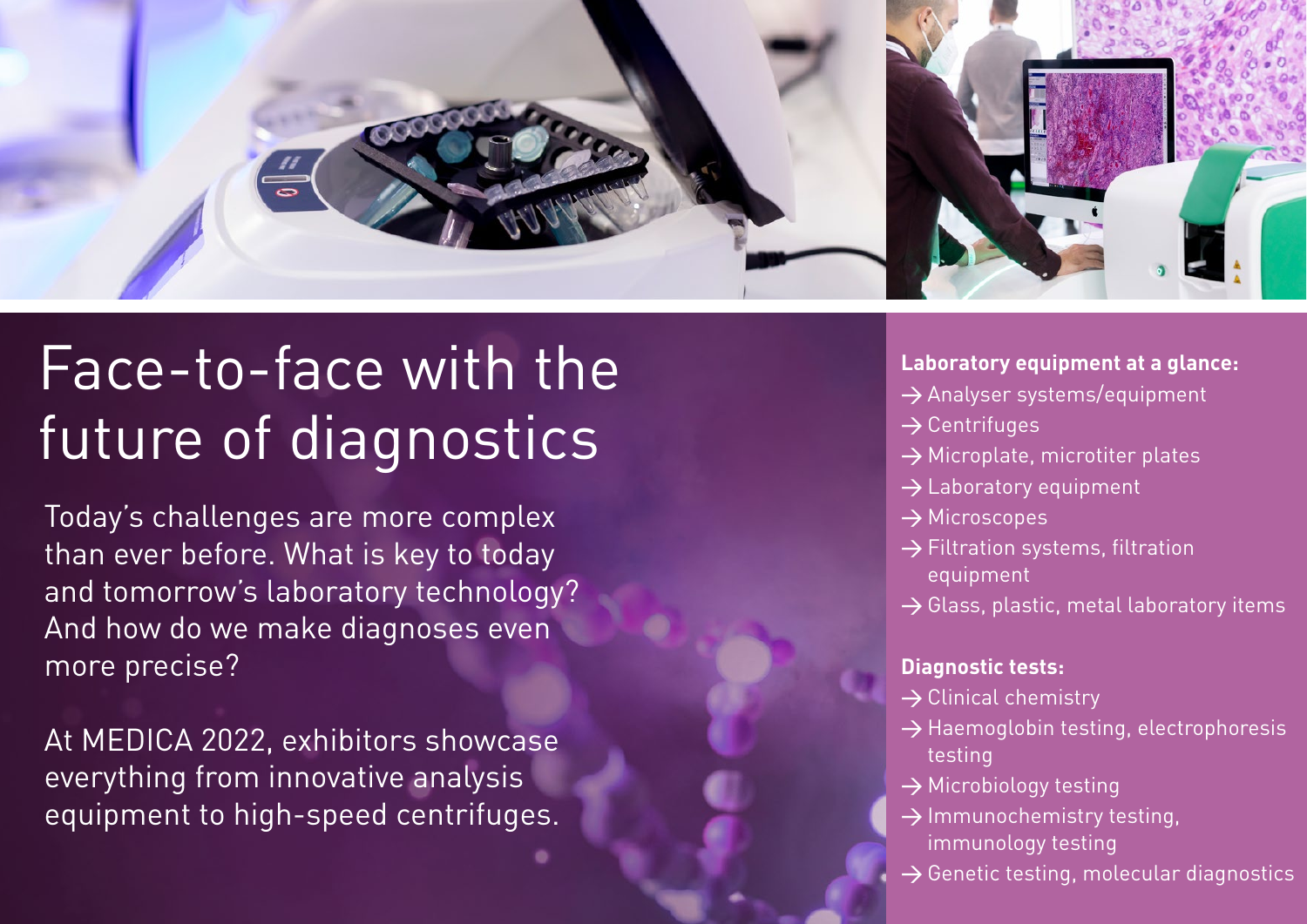

## Meeting place for experts in laboratory medicine



The MEDICA LABMED FORUM brings state-of-the-art laboratory technology together in one place – and includes infectiology, laboratory diagnostics in diabetology and sports medicine, cardiology biomarkers and much more.

**[www.medica.de/MLF2](http://www.medica.de/MLF2)**

**All information on the 7 forums, 3 conferences and 2 special shows can be found here: [www.medica.de/fc](http://www.medica.de/fc)**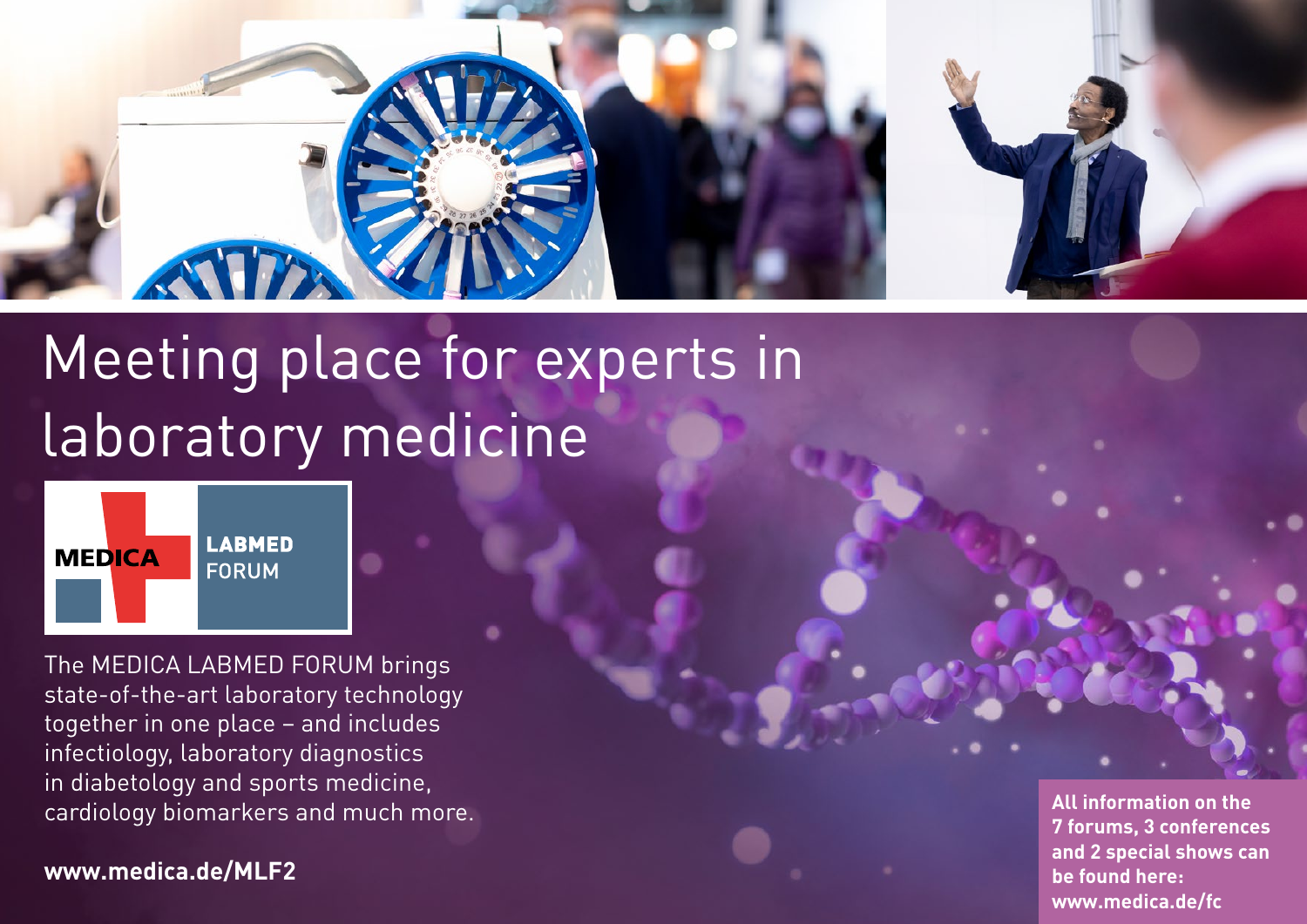

## Everything from analysis to the technology of tomorrow



Christian Bigge, Senior Project Manager Fon +49 211 4560-573 [BiggeC@messe-duesseldorf.de](mailto:BiggeC%40messe-duesseldorf.de?subject=)

Find out more now, join in and register as an exhibitor by 1 March 2022 – simply go to: **[www.medica.de/2330](http://www.medica.de/2330)**

Exhibitor prices at a glance: Row stand (1 side open)  $E264.00/m^2$ Corner stand (2 sides open)  $E273.00/m^2$ Front stand (3 sides open)  $E278.00/m^2$ Block stand (4 sides open) €288.00/m<sup>2</sup>

Outdoor section **€171.00/m**<sup>2</sup>